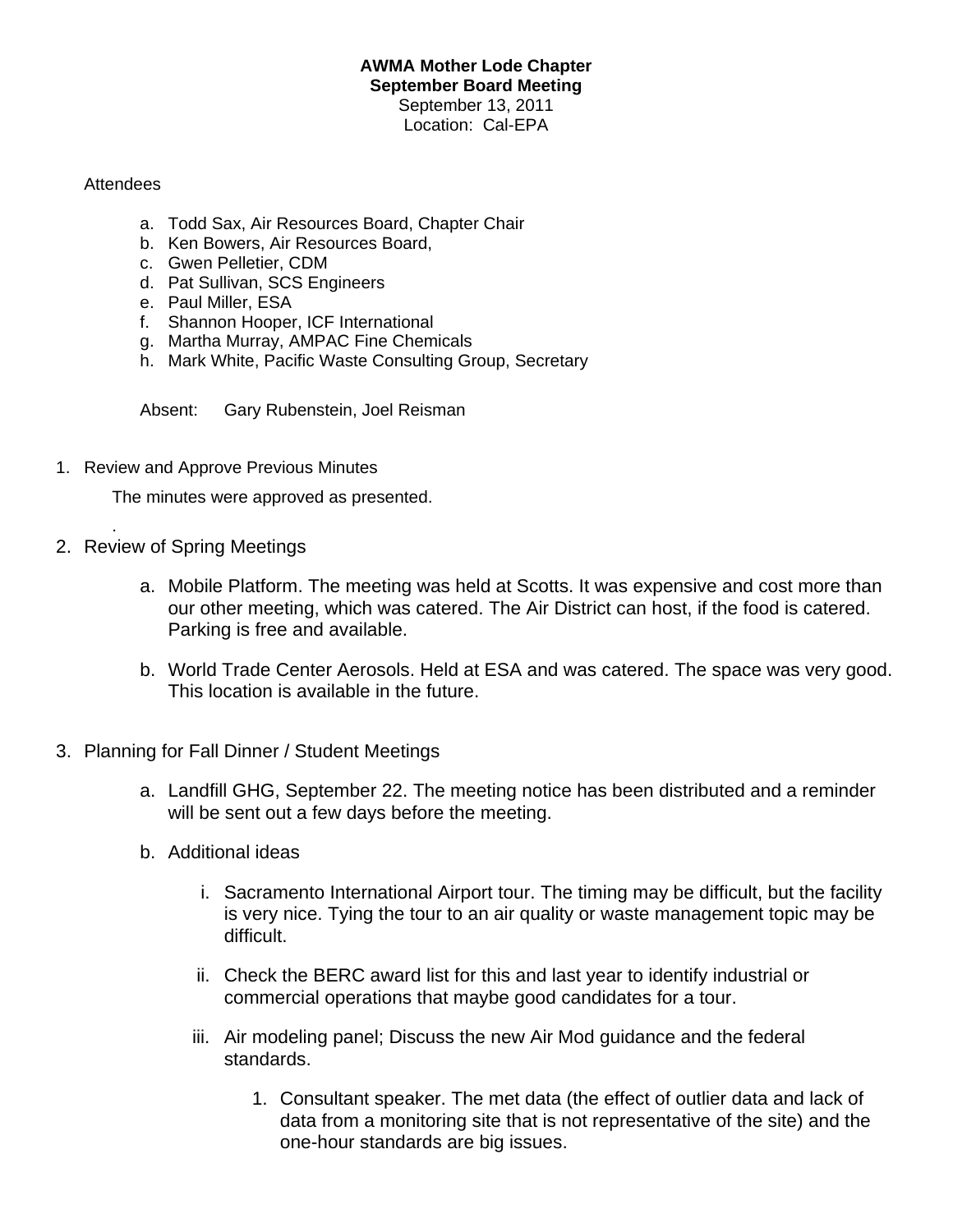- 2. Air District staff to discuss the district perspective.
- 3. EPA staff to discuss EPA perspective and respond to questions about the model requirements.
- 4. To do
	- a. Todd contact Gary about inviting the Bay Area AWMA.
	- b. Larry and Pat will define the panel.
	- c. We will need to confirm a location. Larry will contact the Yolo-Solano APCO to see if he knows any locations in the Vacaville area.
- c. UC Davis Student Meeting
	- i. No good response from Chris Kappa, the new the UCD contact. Todd will contact him again to see if there is any interest.
	- ii. We could have a table at the science related career day. Larry will check with the intern center to see when the career days are held. He will discuss the problem of connecting to UCD.
- 4. Update on Education.
	- a. There was little response to the grant last year.
	- b. Larry suggested using Breathe California, which works with Dr. Cahill to get students involved in air monitoring at schools. Larry will set up a meeting with them and Pat to discuss our grant program.
	- c. LEED Linking Education and Economic Development. It is a non-profit in Sacramento. Connected to job creation. LEED.org. October 13 and 14 is their next expo.
	- d. Board members are to do outreach. Applications are due December 16, with decision to be made in the meeting in January or February.
- 5. Treasurer Update
	- a. Paul reported that we lost money on both dinners. We lost more on the restaurant than the one with a caterer.
- 6. Membership Report
	- a. Joel was not at the meeting. Todd will distribute his notes to the Board.
	- b. Young members, there is no list of them. Want to have a mixer at Blue Cue or another location to network. Need to identify how to do outreach to the younger members.
	- c. Todd will look at the schedule for elections. He will send a list of those up for election this year.